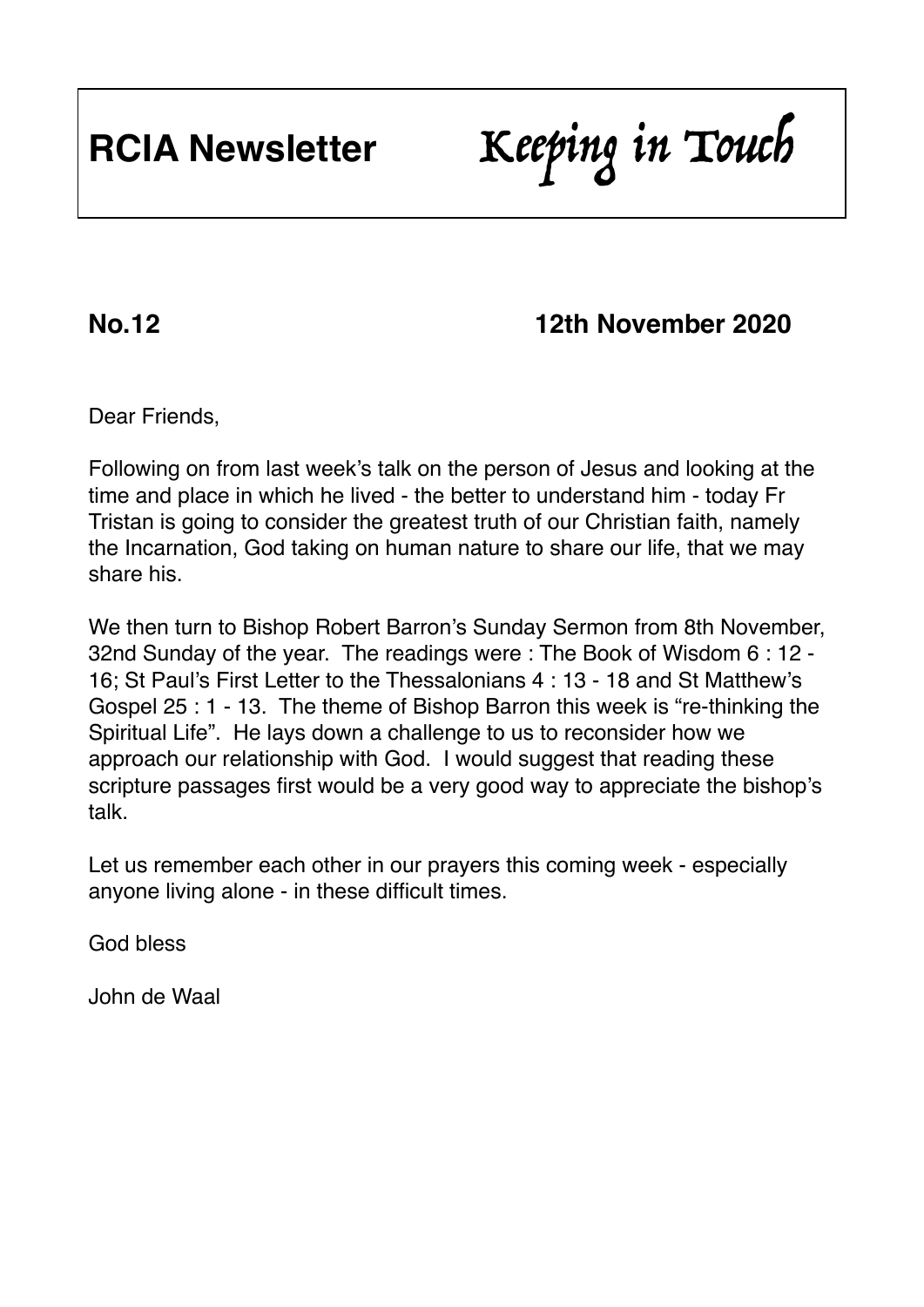### <span id="page-1-1"></span>*What is the Incarnation? - Fr Tristan.*

The are two major 'beginnings' in the Scripture. One is at the very start of the Bible in the book of Genesis, which begins: "In the beginning…" The second is at the start of St John's Gospel which starts with the very same words. John is signalling that he is about to tell us about something new that God has done, something as radical, and in fact more radical than that which He did in creating the world in the first place. John, writing in the last days of his life, is reflecting on the extraordinary and transformative event that he was privilege[d](#page-1-0) to witness first-hand $<sup>1</sup>$  $<sup>1</sup>$  $<sup>1</sup>$  - the coming of God</sup> in the flesh.

Of course, God has worked in the world since 'the beginning' that the writer of Genesis described, and in a special place in the people of Israel, to whom He revealed Himself through the giving of the Law to Moses, in wonders and miracles and to prophets. That is the revelation of the Old Testament. But at the start of the New, God works in the world in a new way, by becoming human Himself. This event is what we call the **mystery of the 'Incarnation'**, or "becoming flesh", and it is the central of idea of the Christian faith. Understand the Incarnation, and we understand immediately what it must mean to follow Jesus – in fact, we cannot not become a Christian. Get the Incarnation wrong, and it will make it very difficult for us to understand anything about Jesus, the Church, or the Scriptures at all.

God became man It is such a mind-blowing idea that we cannot ever really fathom it. It is one of those "mysteries" that Catholics are quite at home with – not a puzzle to solved, but a truth about God that draws us in to Him, who is so much greater than ourselves, revealing it to us not by our own power, but by faith – faith, that fills us with wonder. We will never really understand it unless we reach heaven; down below, we have to take it on trust. Yet it is vital to think about the Incarnation, because it concerns every other aspect of Christian lives….to the extent that hopefully will become clear shortly.

"The Word became Flesh and Dwelt Among Us" – that's how John describes the Incarnation in his first chapter, "new beginning". Let's take that phrase of St John's and break it down.

<span id="page-1-0"></span> $<sup>1</sup>$  $<sup>1</sup>$  $<sup>1</sup>$  Jn 1:12; 19:35</sup>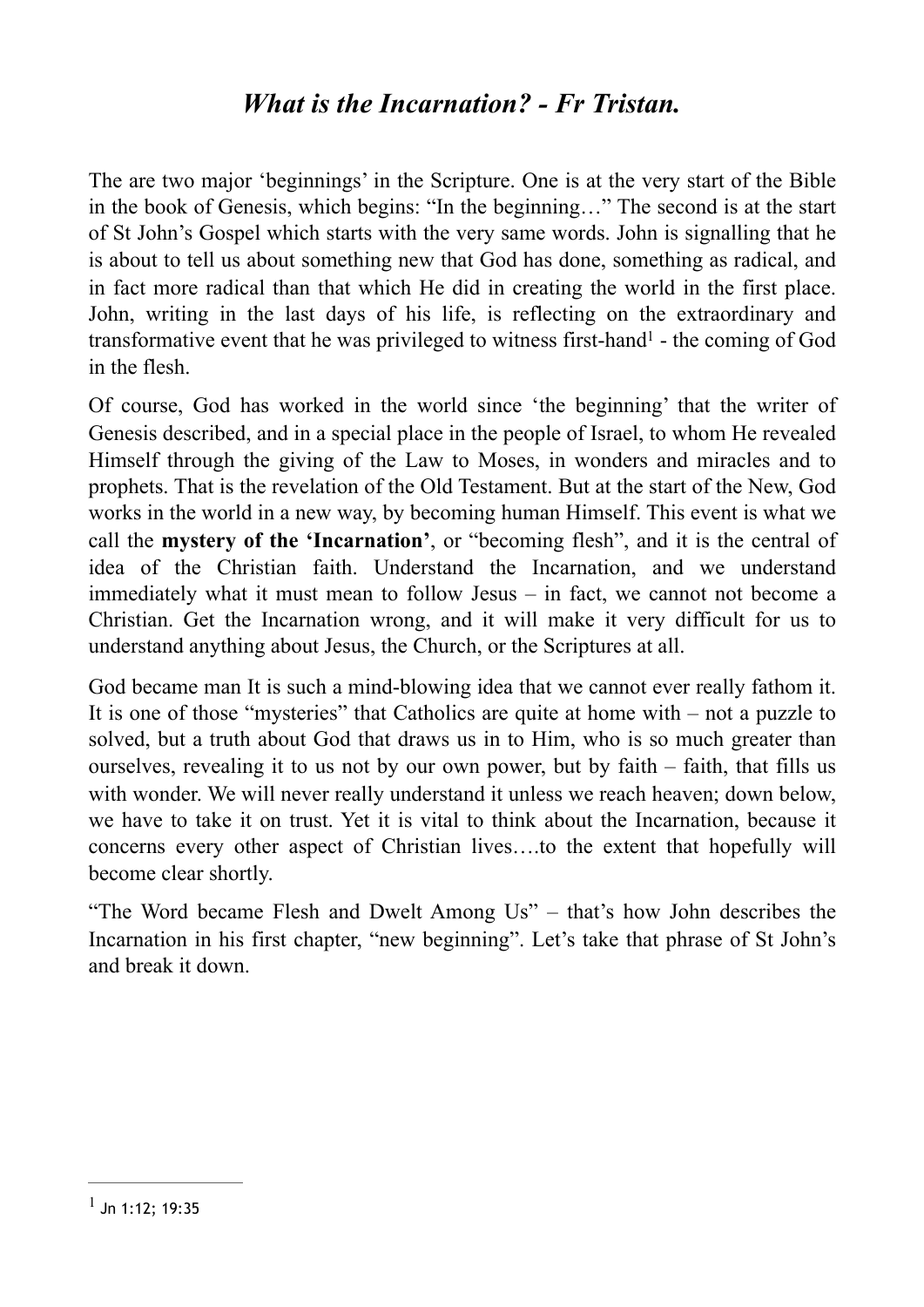#### **"THE WORD…"**

When we say "God became human", we are making a true statement. But it is even more accurate to say that "*The Word* became human". We must always remember that God one God in Three *Persons*: The Father, the Son, and the Holy Spirit – collectively known as the Trinity. The Father, Son and the Holy Spirit are not interchangeable – but neither are they in any way differently God. The Son is also known as "The Word". This name, like the name "Son" itself, is based on the idea of *generation*

 "Son" of course means a person who is generated, and "father" is someone who generates – we use the same words to talk about ordinary fathers and sons. But the Son is also called "The Word" because a word is also something in some sense "generated". Try this experiment. Close your eyes and think of a beautiful island, or a snowy mountain or a crowded café in Barcelona. An image appears in your mind, which you can now convey by saying aloud: "island" or "mountain" or "café". Each represents a kind of mental "word", which we can give birth to in our imagination, and then through language. The Son is like that: He is a perfect *expression* of the Father 'given birth to' in reality. Except rather than just being a little piece of our reality, like my idea of an island or café, He is identical to the whole of the Father's being (because God is infinite!)

**It is only the Son/the Word who became incarnate** – not the Father and the Holy Spirit. Thus Jesus Christ is fully God – but He is also only One of those Three Persons**. He loses nothing of His being God by becoming man. He is generated by the Father eternally, but is now** *also and completely a man***.**

Many groups throughout history have denied the idea that Jesus *is truly God* by claiming He was just a man "adopted" as a special instrument by God, or just joined to him in a certain way. Some have claimed that He was not even that, but merely a prophet. Some go the other way and claim that Jesus is some kind of divine being, but that He was *created* by God, or proceeds from Him *at some point in history* as a subordinate, denying the doctrine of the Blessed Trinity. Historically, a very large group of those believing this were the Arians, who were very widespread by the time of the 4th Century, had a large hierarchy and structures, and whose church buildings can be seen in many Mediterranean countries today. Arianism was condemned as false by the Council of Nicaea in 325, the legacy of which is the "creed" or statement of faith which we stand and recite even today on Sunday's at Mass: **"I believe in one God the Father almighty…and in one Lord Jesus Christ…born of the Father before all ages…begotten not, made, consubstantial with the Father…"** In our own time, groups that reject this core belief include the Jehovah's Witnesses[.2](#page-2-0)

<span id="page-2-1"></span><span id="page-2-0"></span><sup>&</sup>lt;sup>[2](#page-2-1)</sup> See Jehovah's Witness official website: https://www.jw.org/en/jehovahs-witnesses/faq/jehovah-witness-beliefs/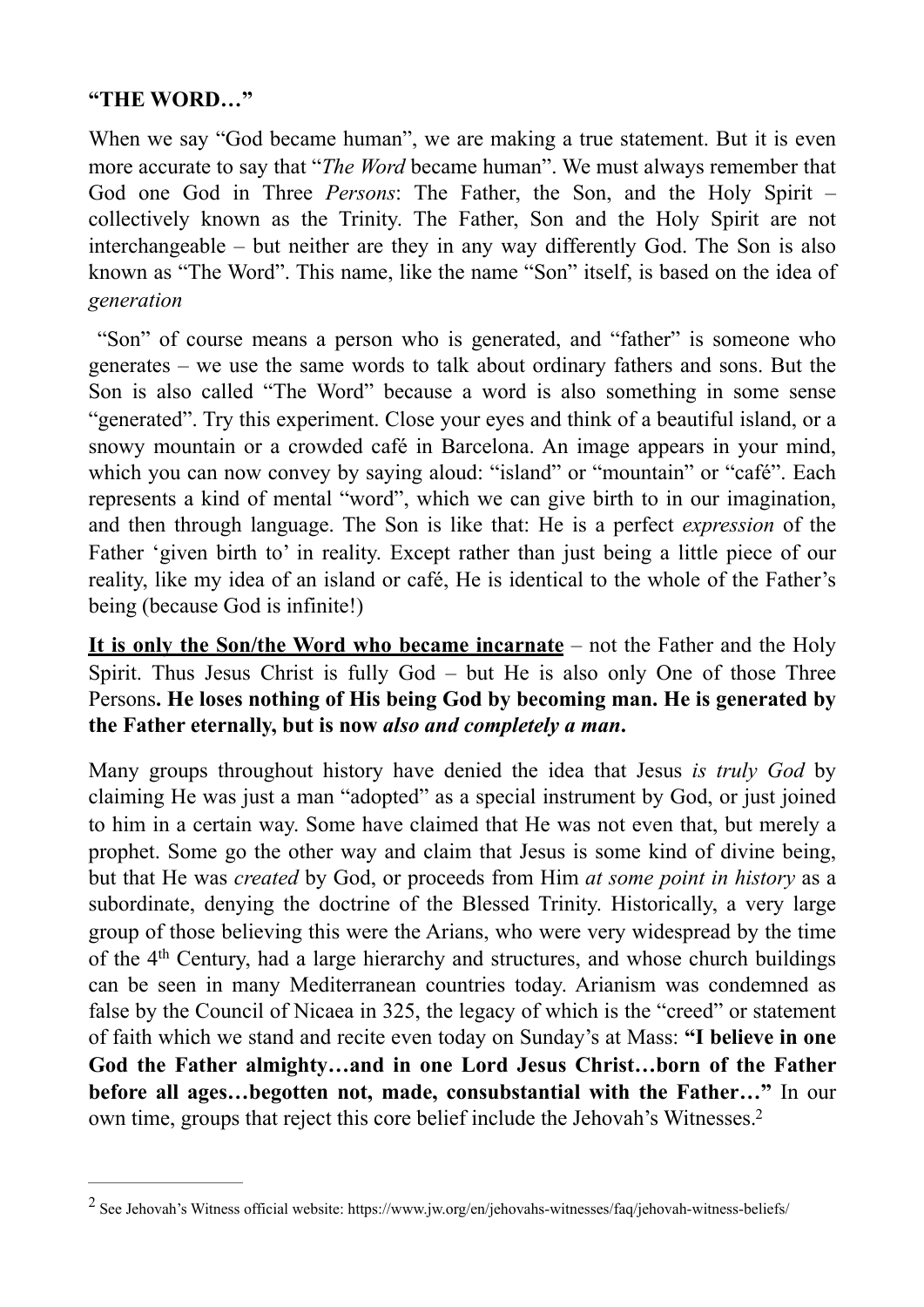#### **"…FLESH…"**

So – the Incarnation means that it was really God who became man (Jesus Christ, the Son of God), and not that Jesus was merely adopted or "not quite God". But what do we mean by "man" in this sentence? What does John mean by "became *flesh*, and dwelt among us".

The Incarnation begins not with an adult human being walking around, but at the very start of human life. Jesus was *conceived*. In the beginning of course, there was nothing except God – He created matter in the first place: He did not need preexisting material to work with (not that there was any!) We call this *ex nihilo* ("out of nothing") creation. But in the case of the Incarnation, this is *not* what happened. God did not just create a random human body, or clump of matter to be His own. His whole purpose in the Incarnation was to truly become part of the human *genus*, and specifically, one of the children of Israel, part of His very own chosen people! It meant pre-ordaining to come at a particular place, in a particular time…..and through a particular person. God became man, by coming into the world the same way as all men do – through a mother.

God took the genetic material for His humanity from a member of the people of the Israel, a girl named Mary, bethrothed to a man of King David's line, Joseph, in an occupied land. Mary became God's mother in the fullest sense: she provided the egg which would become Jesus and the uterus in which He would gestate for nine months, as well as His source of nourishment, education, and love in her marital home. The miracle is that there is no male genetic material provided in the usual way; rather "*he was conceived by the Holy Spirit, born of the Virgin Mary*." (The Apostles Creed)

Jesus is also thus *fully man* – with everything that being a human being entails: *a human body united to a human soul*. He grew up from baby, to child, to teenager, to adult: he learned, ate, drank, had emotions, needs, friends. Some have claimed throughout history that being God, He merely took a human body, a bit like a pilot strapped into a cockpit to manoeuvre a plane – but this is not what the Incarnation means. He is not merely human in appearance.

But surely to become human means to be flawed, frail, sinful? No. All humans alive today are in fact sinful – we are wounded and tainted by effects of original sin. But humanity was not created that way. Precisely the reason the Son became human was to assume that which had been damaged, but restoring it to what it should be – he takes on true human nature, born into a real human family tree…but without the defect of sin. Jesus could suffer the punishments of sin (pain, sorrow, grief), and in fact He had to do so, but, being the person of the Son, God Himself, He was in no way guilty of causing them. As the image of the Father, in taking on human nature, He becomes the perfect man, imaging God. St Paul puts it this way: "For our sake, he made him to be sin who knew no sin, so that in him we might become the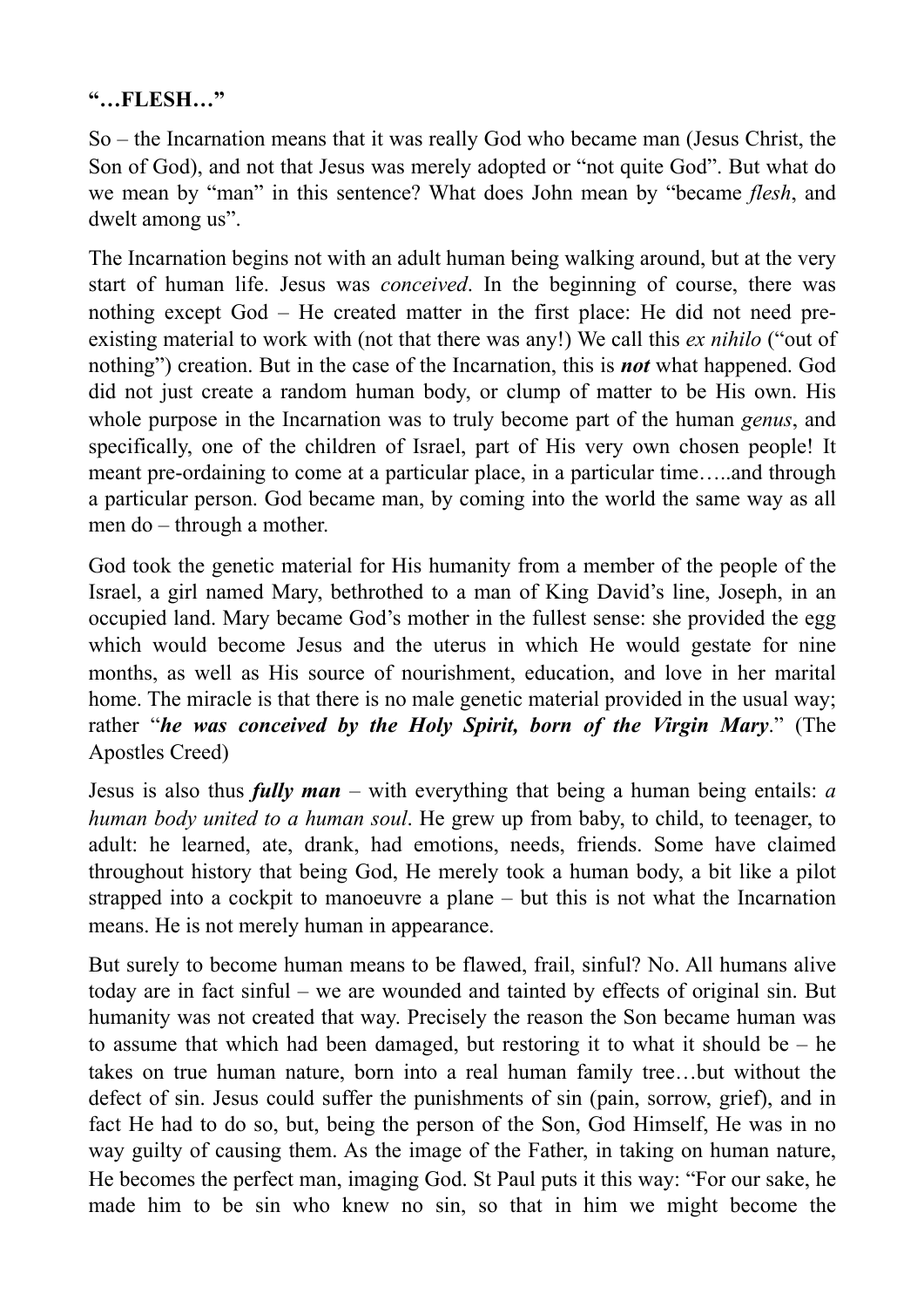righteousness of God." In other words, he could not heal our sinful flesh, without taking on that flesh – but in doing so, he paved the way for our own humanity to be united to God too.

### **"…BECAME…"**

So Jesus is truly human, and truly God. But sandwiching these two ideas together is the hardest part! This is what is indicated by the word "became" in the "The Word became flesh", or as it is sometimes translated "…was made flesh". How do we understand this "becoming"? There have been many disagreements through history about this truth. Did Jesus's divine nature evaporate, "shrinking down" to fit his human condition? Or was His humanity overwhelmed, dissolving into His divinity, like a drop of water added to wine? Is He a mixture of divine and human? Or rather a person with two parts, one human, one divine? Or two persons tied into one, or mingled? As we saw above with Nicaea, the Church has held many councils (gatherings of the bishops) over the centuries, whenever it becomes necessary to settle some of these disagreements. They are not merely meetings, but moments in which the a determination is made *infallibly*, such as Nicaea, or one that took place in 449, at Chalcedon, (today, a suburb of Istanbul). The Council of Chalcedon teaches us that Jesus is one person in two natures "unconfusedly, unchangeably, indivisibly, inseparably". His personhood is that of the Word – the person of the Trinity proceeding from the Father, as we discussed above. His natures are two – but they are neither mixed together, nor are in they in any way separate, nor are they in any way diminished in contact with one another. I said this was the hard part! We don't need to worry here about the details of this mystery – we can read the saints and theologians who have prayed and written about this over the centuries; but here at least we can acknowledge that as Catholics this is what we believe.

#### **A FINAL REFLECTION**

The Incarnation changes everything. When we read the Scriptures, every one of Jesus's actions should be seen as God and man performing them. As we approach the season of Advent, and Christmas, we will be reflecting on this amazing and sobering truth in a very special way. Here is a short extract from a meditation that can help us begin to pray in thanksgiving for The Word Made Flesh:

"Yet for all [He was God], He was truly man:

*Our fellow in the manger lying Our food within the supper room Our ransom on the Cross, when dying,*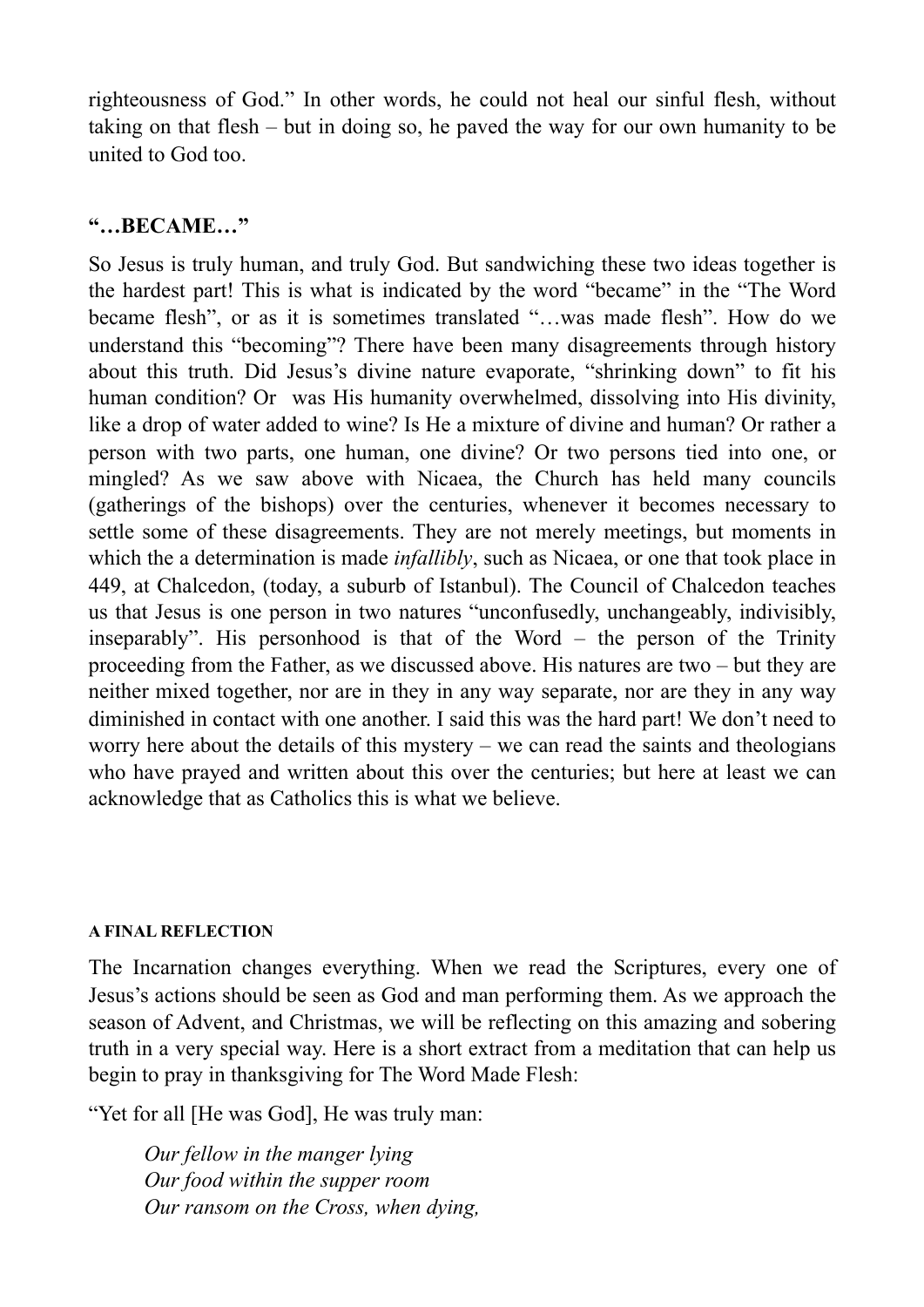*Our prize in His own kingly home.* 

I must, therefore, always be conscious of His humanity. I must realize that my sorrows are akin to His, that my difficulties are such that He will understand; that, although His strength is divine and is upheld by all the force of His Godhead, His compassion is thereby not less human; that He is God indeed from all eternity, but man as truly from the moment of the Incarnation: man to understand by experience, God to help; man to suffer and die, God that death and suffering may have infinite avail. Oh, the dignity of my human nature, that it, too, is clothed about the strength of God! Oh, the real union achieved in the Blessed Sacrament when I am one with Christ! No wonder Lacordaire broke out in accents of human love in his address to his Redeemer: "O Father, O Master, O Friend, O Jesus!" There is a real relationship of love between me and His humanity."

(From Fr Bede Jarrett, O.P. (1881-1934) *Meditations for layfolk*, re-published as *Classic Catholic Meditations to enrich your faith and help you pray*, 2004, Sophia Institute Press)

# **Bishop Barron's Sunday Sermon.**

**[https://www.youtube.com/watch?v=V9vi24rHWGI](https://ac.wordonfire.org/lt.php?s=3bae37ebd1ebb28efd4ba90fec2e1c08&i=5443A10835A137A1307714)**

# **Night Prayer (Compline).**

**Antiphon.** Save us, Lord, while we are awake; protect us while we sleep; that we may keep watch with Christ and rest with him in peace.

### **Nunc Dimittis.**

At last, all-powerful Master, you give leave to your servant to go in peace, according to your promise.

For my eyes have seen your salvation which you have prepared for all nations, the light to enlighten the Gentiles and give glory to Israel, your people.

**Antiphon.** Save us, Lord, while we are awake; protect us while we sleep; that we may keep watch with Christ and rest with him in peace.